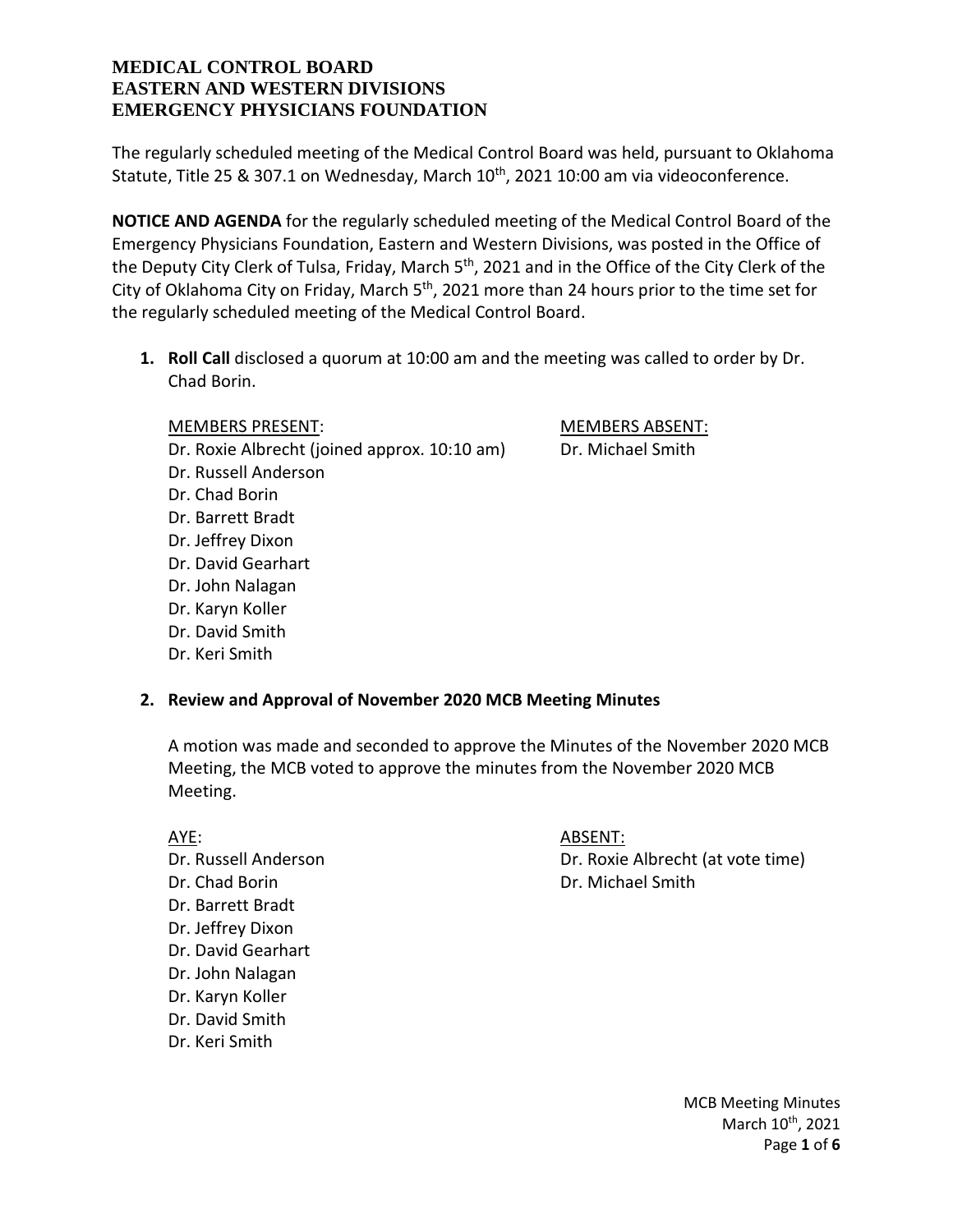NAY: None

The motion is passed.

### **3. EMSA President Report**

EMSA Deputy Chief of Operations John Graham reviewed AMR contractor compliance with response times for the months of October 2020 and November 2020 in the Eastern and Western Divisions. Deputy Chief Graham additionally reviewed EMSA compliance with response times for the months of December 2020 and January 2021 in the Eastern and Western Divisions.

## **4. Chief Medical Officer/Associate Chief Medical Officer Reports**

Dr. Goodloe highlighted the work of OMD and EMSA District Chiefs to keep diversion hours at all hospitals to a minimum and the diversion reports for October 2020, November 2020, December 2020, and January 2021 were referenced. Dr. Goodloe highlighted the ongoing work of the EMS system through the SARS-CoV-2 pandemic, citing OMD publishing an additional 16 COVID-19 Updates since the last MCB meeting. The majority of front-line EMS professionals have now been vaccinated against the SARS-CoV-2 virus.

Duffy McAnallen updated the MCB on weather-related EMS system operations, assisted by the OMD Weather-Induced Temporary Alterations to Clinical Standards General Orders.

Matt Cox presented the Calendar Year 2019 Cardiac Arrest report. This report will be posted on the MCB/OMD website and will be highlighted to all system clinical and administrative personnel as well as communicated to local government officials. The 2019 Utstein (witness cardiac arrest, bystander CPR, defibrillation indicated dysrhythmia on first EMS arrival) survival to discharge result is a remarkable 41.4% with over 93% neurologically intact! This represents the second highest percentage survival in the history of this EMS system.

### **5. Review and Approval of Protocol**

- **2B: Airway Establishment Obstruction Management Adult and Pediatric**
- **2E: Supraglottic Airways Adult and Pediatric**
- **2F: Oral Intubation Adult**
- **4I: Specific Causes of Cardiac Arrest Adult and Pediatric**
- **4N: EleGARD® Head Up CPR**
- **13D: Complications of Pregnancy Adult**
- **16CC: Magnesium Sulfate**
- **16GG: Naloxone (Narcan®)**
- **16MM: Sodium Bicarbonate**
- **17B: MCB Categorization of Hospitals**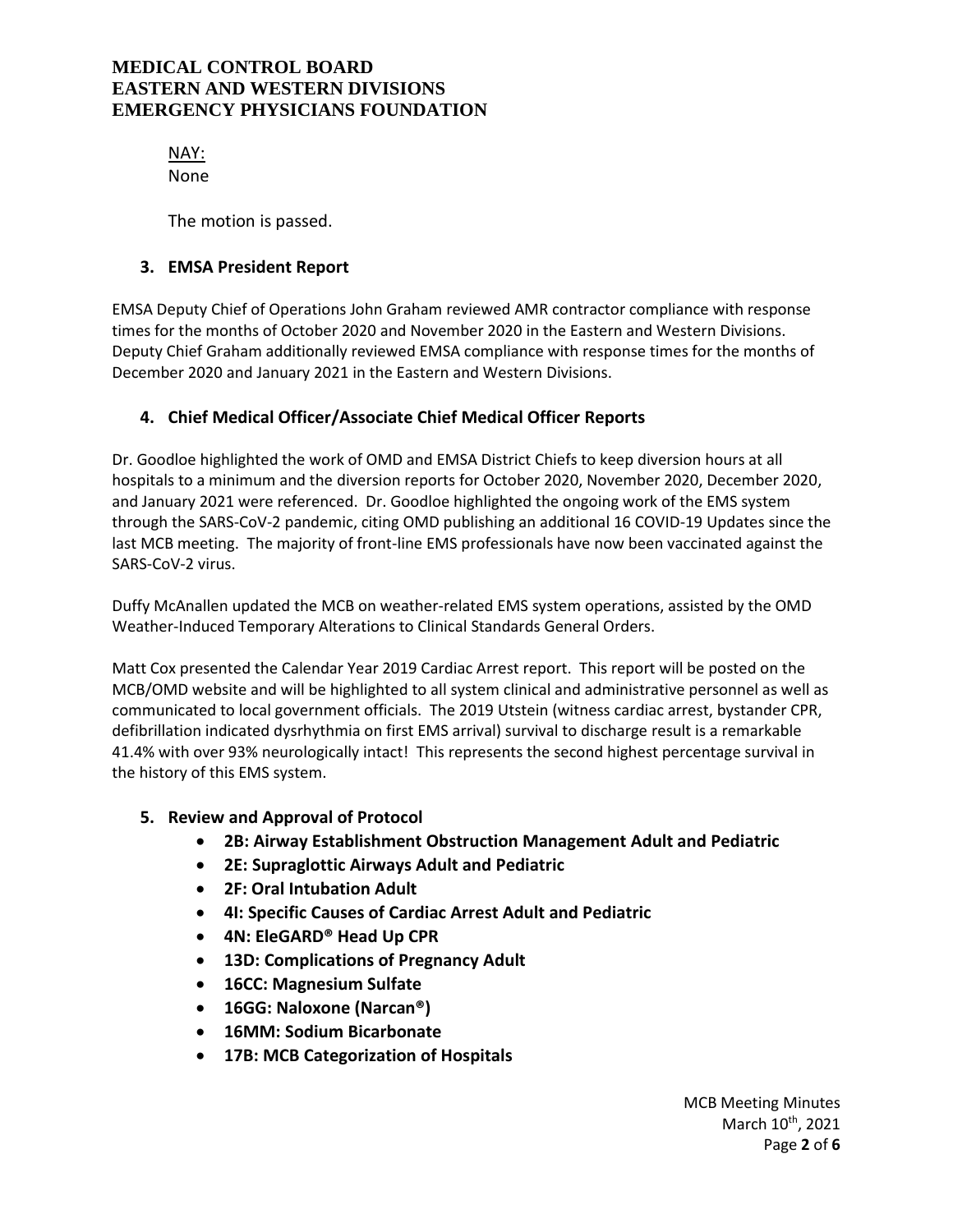David Howerton reviewed the summary of changes in draft protocols as follows:

2B: Added nasogastric tube/orogastric tube insertion as a treatment priority with I gel airway placement or Intubation.

2E: Added instructions for "Grasp the I-gel™ along the integrated bite block and lubricate the back, sides, and front of the cuff with a thin layer of lubricant on Page 2E.2; changed reference to nasogastric tube to correct orogastric tube throughout document; and added instructions for "Preload OG tube in the OG suction port, once I-gel is in place advance OG to appropriate position, apply suction to decompress the stomach and secure the tube with strap provided." for Figure 4 on Page 2E.3

2F: Added instructions for "Post-Endotracheal Intubation Additional Care: Place a nasogastric or orogastric tube to intermittent suction in order to alleviate gastric air/distension. This will improve oxygenation/ventilation and decrease risk of aspiration." on Page 2F.4

4I: Removed "Pre-Existing Acidosis - Sodium Bicarbonate 1meq/kg IVP/IOP (Max 50 mEq)" due to non-clinically indicated widespread utilization of sodium bicarbonate by system paramedics in this setting as determined by cardiac arrest resuscitation analytics per OMD Division Chief Cox.

4N: New Protocol EleGARD® Head Up CPR – this was detailed by Dr. Goodloe, referencing the presentation at the November 2020 MCB meeting with this protocol expected at the next MCB meeting for passage at that time (which is today)

13D: Added intramuscular dosing route for magnesium sulfate for eclampsia, when IV/IO access cannot be obtained.

16CC: Added indication for Complications of Pregnancy(13D) - Reconstitute 1 gram with 2 ml NS and administer 1 mL IM via two unique injection sites if unable to establish IV/IO access to be consistent with 13D.

16GG: Added "Naloxone should not be administered unless there is a known or suspected narcotic substance use or abuse." due to non-clinically indicated widespread utilization of naloxone by system EMS personnel in the setting of altered mental status as determined by OMD clinical care reviews.

16MM: Removed indication from the first paragraph under (Actions/Pharmacodynamics) - a preexisting metabolic acidosis to be consistent with 4I.

> MCB Meeting Minutes March 10<sup>th</sup>, 2021 Page **3** of **6**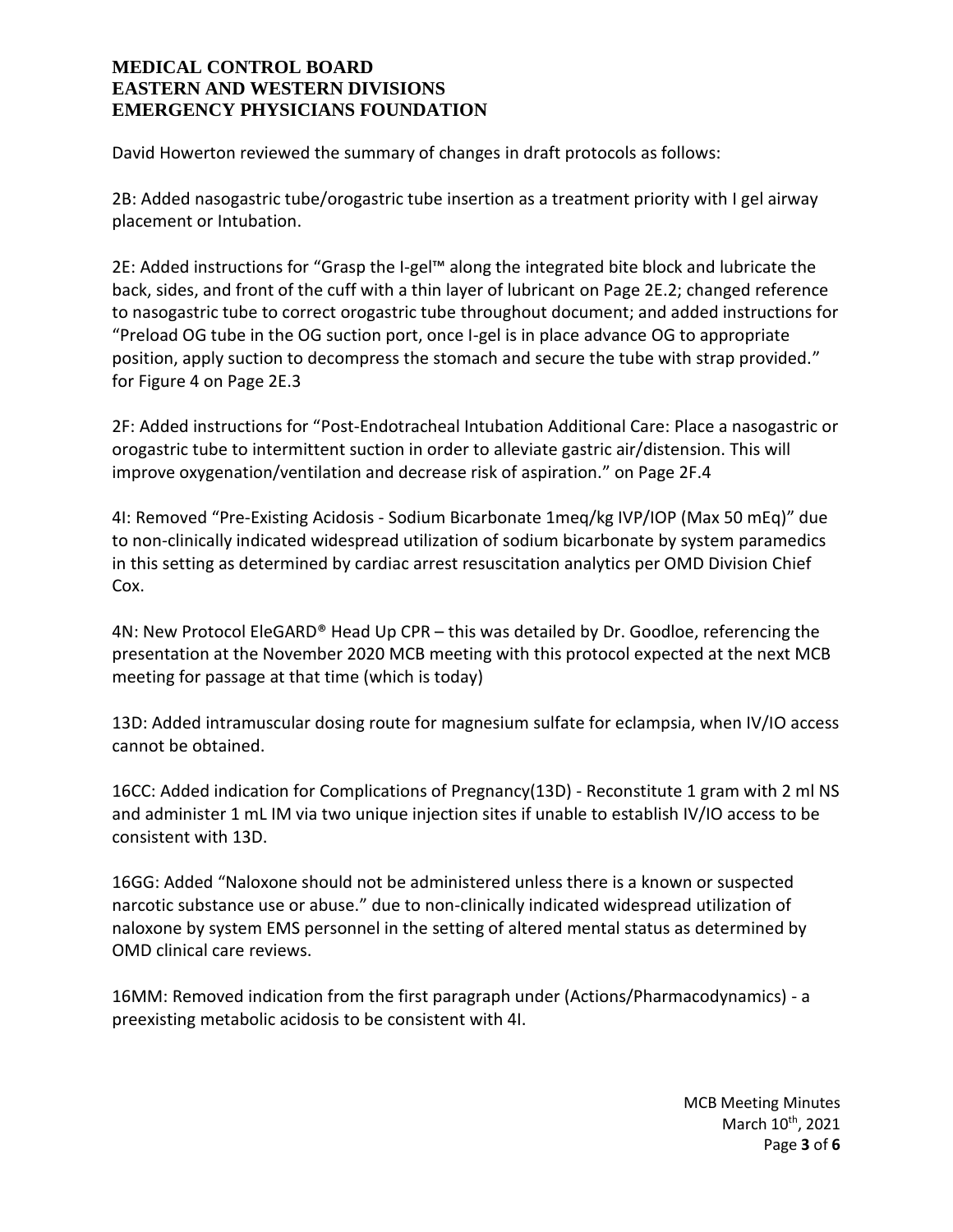17B: Returned all prior categorizations to Integris-Portland Hospital before their requested categorization in May 2020 to a free-standing ED status related to pandemic operations.

A motion was made and seconded that the MCB approve the recommended changes to protocols 2B, 2E, 2F, 4I, 4N, 13D, 16CC, 16GG, 16MM, and 17B as detailed in the summary of changes presented.

AYE: ARSENT:

Dr. Roxie Albrecht Dr. Michael Smith Dr. Russell Anderson Dr. Chad Borin Dr. Barrett Bradt Dr. Jeffrey Dixon Dr. David Gearhart Dr. John Nalagan Dr. Karyn Koller Dr. David Smith Dr. Keri Smith

NAY: None

The motion is passed.

- **6. Review and Approval of MCB/OMD Clinical Administrative Policy/Office Administrative Policy**
	- **CAP: EMS Provider Credentialing Policy**
	- **CAP: OMD Weather-Induced Temporary Alterations to Clinical Standards General Orders**
	- **CAP: OMD Vehicle Equipment List**
	- **OAP: MCB-OMD Travel Policy – New Policy**
	- **OAP: Chief Medical Officer/Medical Director Continuity Plan – New Policy**

Dr. Knoles reviewed these draft policies that reflect periodic review/update indicated for all MCB/OMD administrative policies. In addition, a new credential of Administrative Paramedic (APM) with indicated criteria was added to the credentialing policy. General Order 6 to allow for non-ambulance transport in extreme physical conditions was added into the Weather-Induced Temporary Alterations to Clinical Standards. The OMD vehicle equipment list is revised to include all Oklahoma State Department of Health (OSDH) minimally required items for an EMRA organization. The travel policy helps to codify reimbursement policy for official OMD business travel expenses. The continuity plan fulfills a requirement for EMS licensees by OSDH.

> MCB Meeting Minutes March 10<sup>th</sup>, 2021 Page **4** of **6**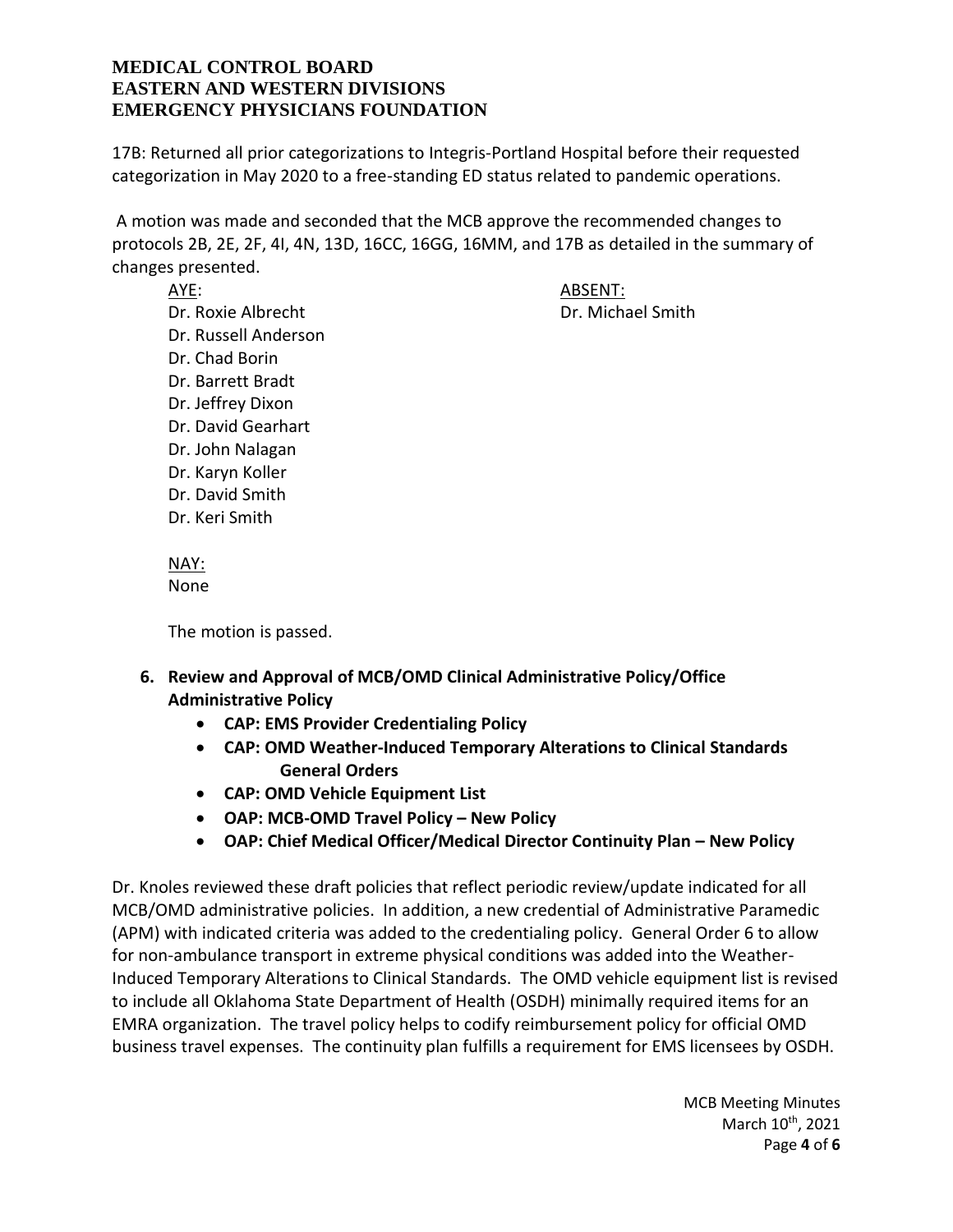A motion was made and seconded that the MCB approve the referenced administrative policies as above.

AYE: ABSENT: Dr. Roxie Albrecht Dr. Michael Smith Dr. Russell Anderson Dr. Chad Borin Dr. Barrett Bradt Dr. Jeffrey Dixon Dr. David Gearhart Dr. John Nalagan Dr. Karyn Koller Dr. David Smith Dr. Keri Smith

NAY: None

The motion is passed.

### **7. Review and Approval of September, October, November, December 2020 and January 2021 MCB Financial Statements**

Dr. Goodloe presented the financial statements to the MCB, discussing revenue expectations from cites that utilize EMT-I85/AEMT and/or Paramedics in their fire departments. He highlighted cessation of AMR source monies in revenue, given EMSA termination of AMR effective November 30, 2020. Dr. Goodloe discussed expenses accounting and clarified an inadvertent error by EMSA financial services in placing Handtevy System app annual costs under "Equipment/Supplies" rather than its correct budget lineitem center as "Professional Services" and asked that a motion be made to accept the statements with that revision to be made in all statements.

A motion was made including the referenced revisions to be made and seconded that the MCB approve the September, October, November, December 2020 and January 2021 MCB Financial Statements.

AYE: ABSENT: Dr. Roxie Albrecht Dr. Michael Smith Dr. Russell Anderson Dr. Chad Borin

MCB Meeting Minutes March 10<sup>th</sup>, 2021 Page **5** of **6**